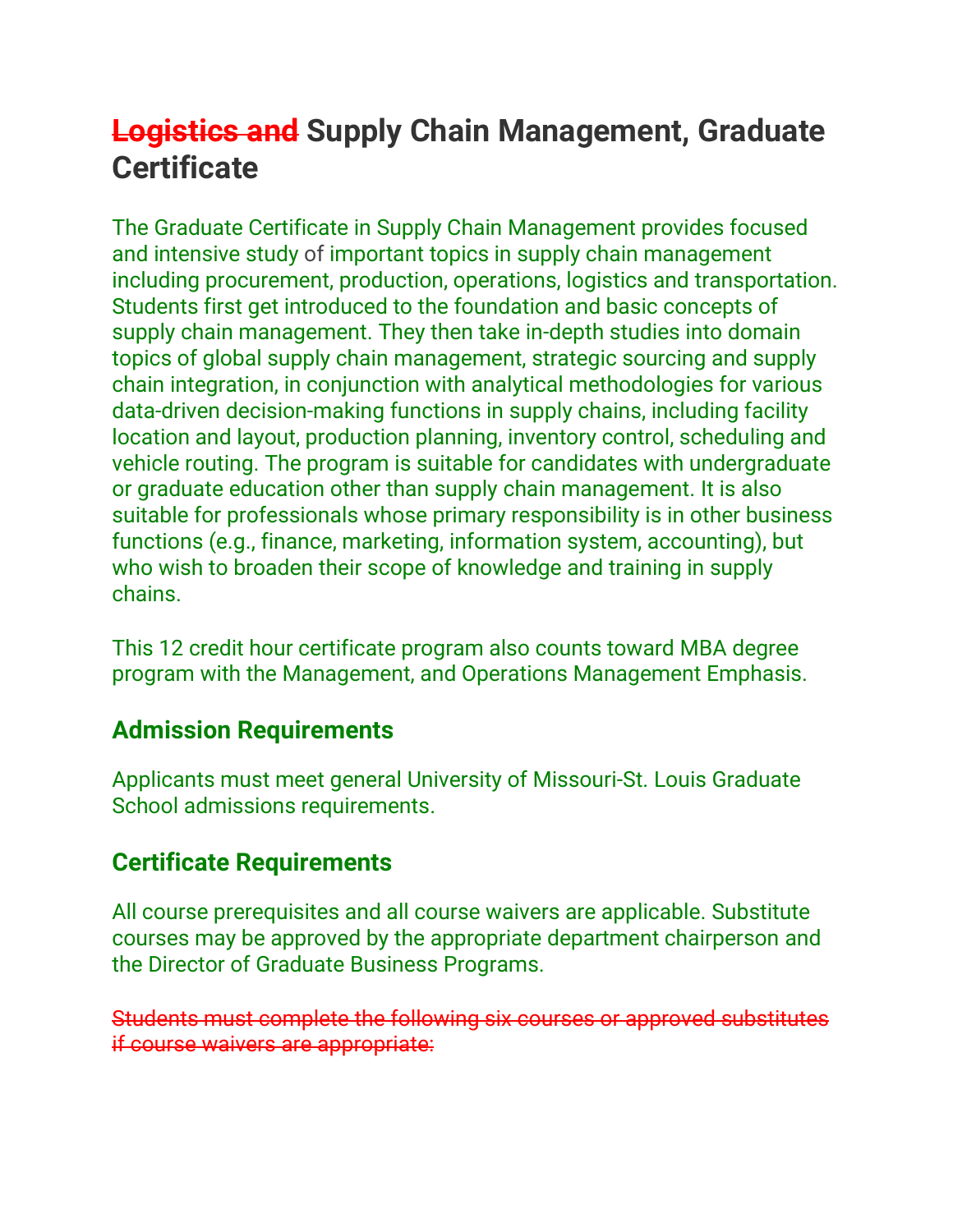| <b>Required Courses</b> |                                                                             |                |
|-------------------------|-----------------------------------------------------------------------------|----------------|
| <b>SCMA 5320</b>        | <b>Production and Operations</b>                                            | $\overline{3}$ |
| <b>SCMA 6330</b>        | <b>Business Logistics Systems</b>                                           | $\overline{3}$ |
| <b>MKTG 5770</b>        | <b>Supply Chain Management Strategy</b>                                     | $\mathbf{3}$   |
|                         | Nine additional hours (generally 3 courses) from <sup>1</sup>               | $\mathbf{Q}$   |
| <b>SCMA 5301</b>        | Introduction to Geographic<br><b>Information Systems</b>                    |                |
| <b>SCMA 5312</b>        | <b>Advanced Statistical Methods for</b><br><b>Management Decisions</b>      |                |
| <b>SCMA 5322</b>        | <b>Lean Production</b>                                                      |                |
| <b>SCMA 5324</b>        |                                                                             |                |
| <b>SCMA 5326</b>        | <b>Quality Management</b>                                                   |                |
| <b>SCMA 5334</b>        | <b>Internship in Logistics and Supply</b><br><b>Chain Management</b>        |                |
| <b>SCMA 5381</b>        | <b>International Logistics and</b><br><b>Operations Management</b>          |                |
| <b>SCMA 5399</b>        | <b>Individual Research in Logistics and</b><br><b>Operations Management</b> |                |
| <b>SCMA 6331</b>        | <b>Logistics and Supply Chain</b><br><b>Operational Modeling</b>            |                |
| <b>SCMA 6332</b>        | <b>Logistics and Supply Chain Strategic</b><br>Modeling                     |                |
| <b>SCMA 6350</b>        | <b>Management Science Methods</b>                                           |                |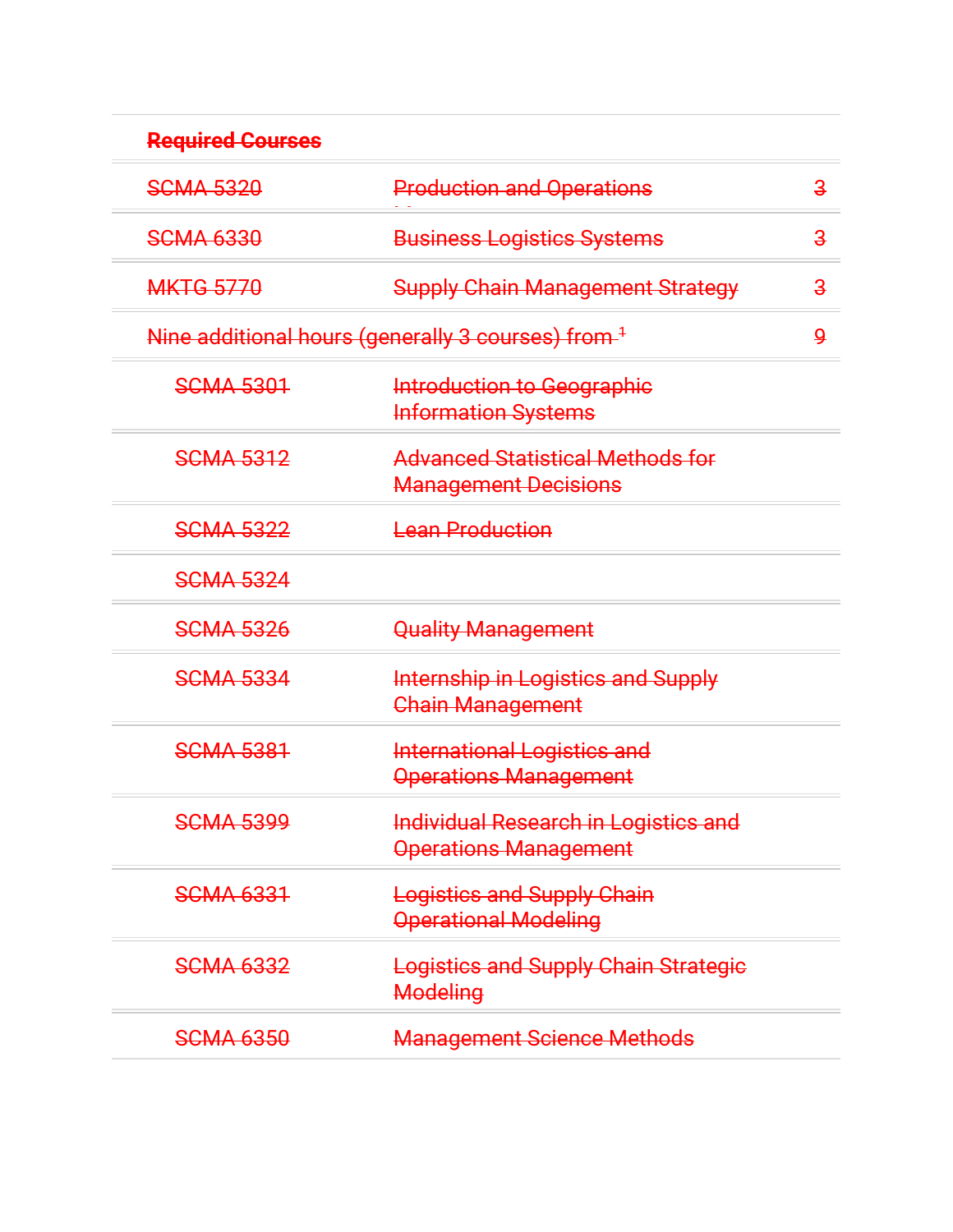| <del>SCMA 6360</del> | <b>Advanced Logistics and Operations</b><br><b>Management Applications</b> |    |
|----------------------|----------------------------------------------------------------------------|----|
| <b>SCMA 6395</b>     | <b>Seminar in Logistics and Operations</b><br>Management                   |    |
| <b>MKTG 5775</b>     | <b>Domestic Transportation</b>                                             |    |
| <b>BUS AD 5198</b>   | <b>Seminar in Business Administration</b>                                  |    |
| <b>INFSYS 6833</b>   | <b>Decision Support Systems for</b><br><b>Business Intelligence</b>        |    |
| <b>INFSYS 6835</b>   | <b>IT-Enabled Business</b>                                                 |    |
| <b>INFSYS 6847</b>   | <b>Project Management</b>                                                  |    |
| <b>Total Hours</b>   |                                                                            | 18 |

<sup>1</sup> At least 3 of the 9 elective hours for the certificate shall be from among the following courses: SCMA 5301, SCMA 5312, SCMA 5322, SCMA 5324, SCMA 5326, SCMA 5333, SCMA 5354, SCMA 5381, SCMA 5399, SCMA 6331, SCMA 6332, SCMA 6350, SCMA 6354, SCMA 6360, SCMA 6395.

Substitute courses must be approved by the chairperson of the Supply Chain & Analytics Department and the director of Graduate Studies in Business. In all cases, 18 hours are needed to complete the Graduate Certificate in Logistics and Supply Chain Management.

|                                       | <b>Required Course</b> |                                                             |  |
|---------------------------------------|------------------------|-------------------------------------------------------------|--|
|                                       | <b>SCMA 5310</b>       | <b>Supply Chain Strategies</b>                              |  |
| <b>Supply Chain Management Course</b> |                        |                                                             |  |
| Choose one of the following:          |                        |                                                             |  |
|                                       | <b>SCMA 5381</b>       | <b>International Logistics and Operations</b><br>Management |  |
|                                       |                        |                                                             |  |